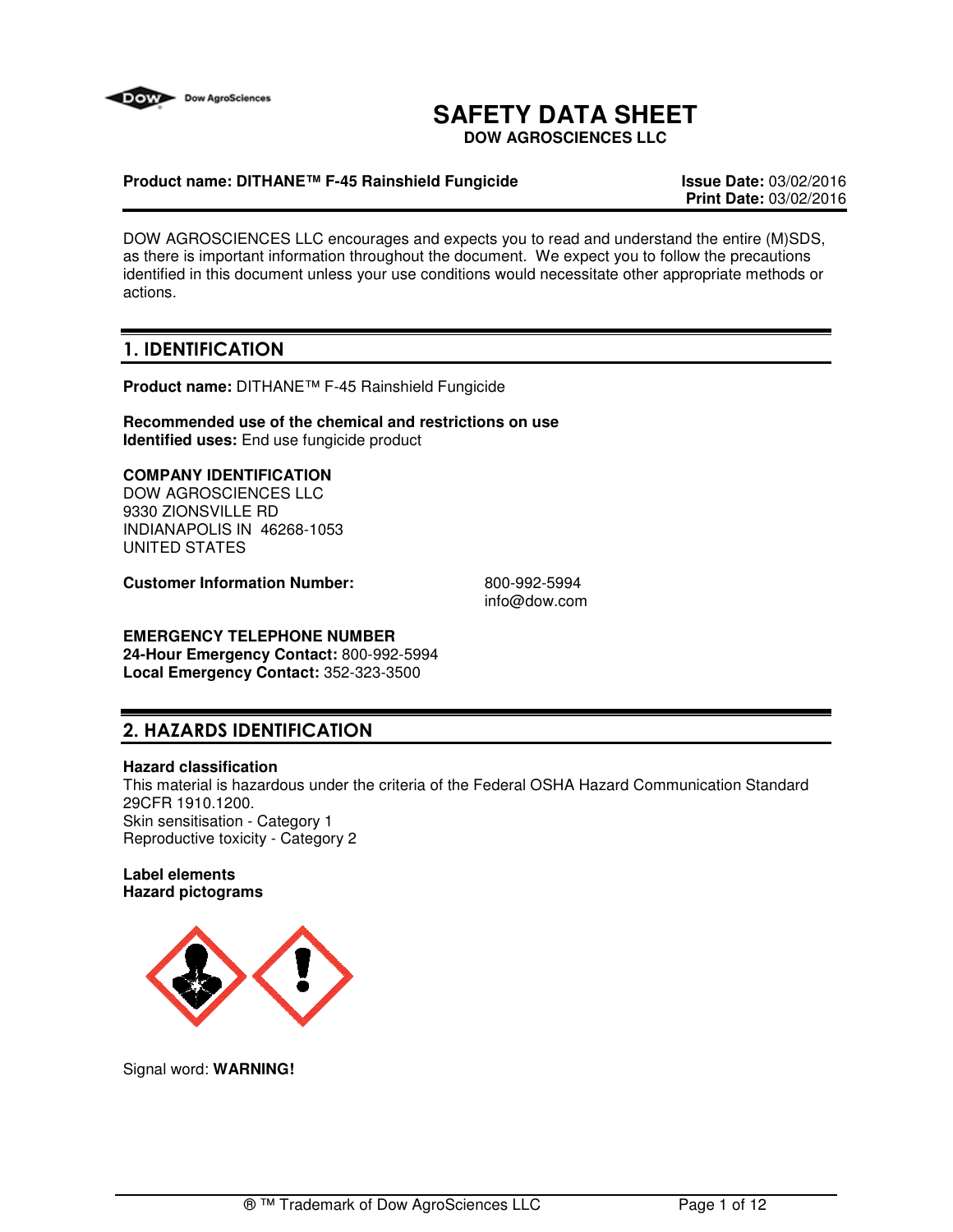#### **Hazards**

May cause an allergic skin reaction. Suspected of damaging fertility or the unborn child.

# **Precautionary statements**

# **Prevention**

Obtain special instructions before use. Do not handle until all safety precautions have been read and understood. Avoid breathing dust/ fume/ gas/ mist/ vapours/ spray. Contaminated work clothing should not be allowed out of the workplace. Wear protective gloves. Use personal protective equipment as required.

#### **Response**

IF ON SKIN: Wash with plenty of soap and water. IF exposed or concerned: Get medical advice/ attention. If skin irritation or rash occurs: Get medical advice/ attention. Wash contaminated clothing before reuse.

#### **Storage**

Store locked up.

#### **Disposal**

Dispose of contents/ container to an approved waste disposal plant.

#### **Other hazards**

No data available

# **3. COMPOSITION/INFORMATION ON INGREDIENTS**

#### **Chemical nature:** Mixture

This product is a mixture.

| THIS PROGRAM IS A HILATURE.<br>Component | <b>CASRN</b>  | Concentration |  |
|------------------------------------------|---------------|---------------|--|
|                                          |               |               |  |
| Mancozeb                                 | 8018-01-7     | 36.0%         |  |
| Hexamethylenetetramine                   | 100-97-0      | 1.4%          |  |
| <b>Balance</b>                           | Not available | 62.6%         |  |
|                                          |               |               |  |

# **4. FIRST AID MEASURES**

#### **Description of first aid measures**

**General advice:** First Aid responders should pay attention to self-protection and use the recommended protective clothing (chemical resistant gloves, splash protection). If potential for exposure exists refer to Section 8 for specific personal protective equipment.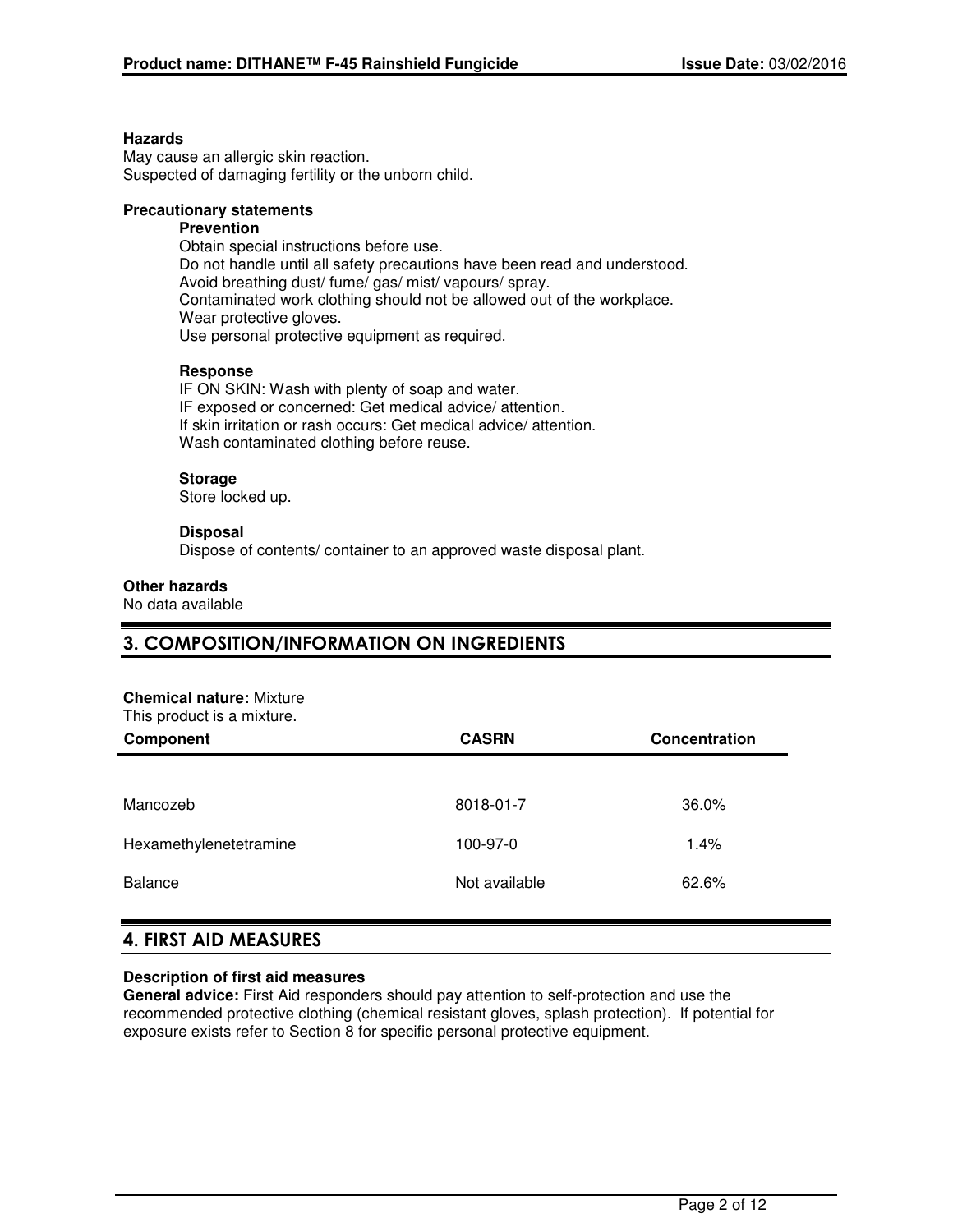**Inhalation:** Move person to fresh air. If person is not breathing, call an emergency responder or ambulance, then give artificial respiration; if by mouth to mouth use rescuer protection (pocket mask etc). Call a poison control center or doctor for treatment advice.

**Skin contact:** Take off contaminated clothing. Wash skin with soap and plenty of water for 15-20 minutes. Call a poison control center or doctor for treatment advice. Wash clothing before reuse. Shoes and other leather items which cannot be decontaminated should be disposed of properly.

**Eye contact:** Hold eyes open and rinse slowly and gently with water for 15-20 minutes. Remove contact lenses, if present, after the first 5 minutes, then continue rinsing eyes. Call a poison control center or doctor for treatment advice.

**Ingestion:** No emergency medical treatment necessary.

**Most important symptoms and effects, both acute and delayed:** Aside from the information found under Description of first aid measures (above) and Indication of immediate medical attention and special treatment needed (below), any additional important symptoms and effects are described in Section 11: Toxicology Information.

## **Indication of any immediate medical attention and special treatment needed**

**Notes to physician:** May cause asthma-like (reactive airways) symptoms. Bronchodilators, expectorants, antitussives and corticosteroids may be of help. No specific antidote. Treatment of exposure should be directed at the control of symptoms and the clinical condition of the patient. Have the Safety Data Sheet, and if available, the product container or label with you when calling a poison control center or doctor, or going for treatment. Repeated excessive exposure may aggravate preexisting lung disease.

# **5. FIREFIGHTING MEASURES**

**Suitable extinguishing media:** Water fog or fine spray. Dry chemical fire extinguishers. Carbon dioxide fire extinguishers. Foam. Do not use direct water stream. May spread fire. General purpose synthetic foams (including AFFF type) or protein foams are preferred if available. Alcohol resistant foams (ATC type) may function.

**Unsuitable extinguishing media:** No data available

#### **Special hazards arising from the substance or mixture**

**Hazardous combustion products:** During a fire, smoke may contain the original material in addition to combustion products of varying composition which may be toxic and/or irritating. Combustion products may include and are not limited to: Sulfur oxides. Nitrogen oxides. Hydrogen sulfide. Carbon monoxide. Carbon dioxide.

**Unusual Fire and Explosion Hazards:** Container may rupture from gas generation in a fire situation. Violent steam generation or eruption may occur upon application of direct water stream to hot liquids.

# **Advice for firefighters**

**Fire Fighting Procedures:** Keep people away. Isolate fire and deny unnecessary entry. Consider feasibility of a controlled burn to minimize environment damage. Foam fire extinguishing system is preferred because uncontrolled water can spread possible contamination. Use water spray to cool fire exposed containers and fire affected zone until fire is out and danger of reignition has passed. Fight fire from protected location or safe distance. Consider the use of unmanned hose holders or monitor nozzles. Immediately withdraw all personnel from the area in case of rising sound from venting safety device or discoloration of the container. Do not use direct water stream. May spread fire. Move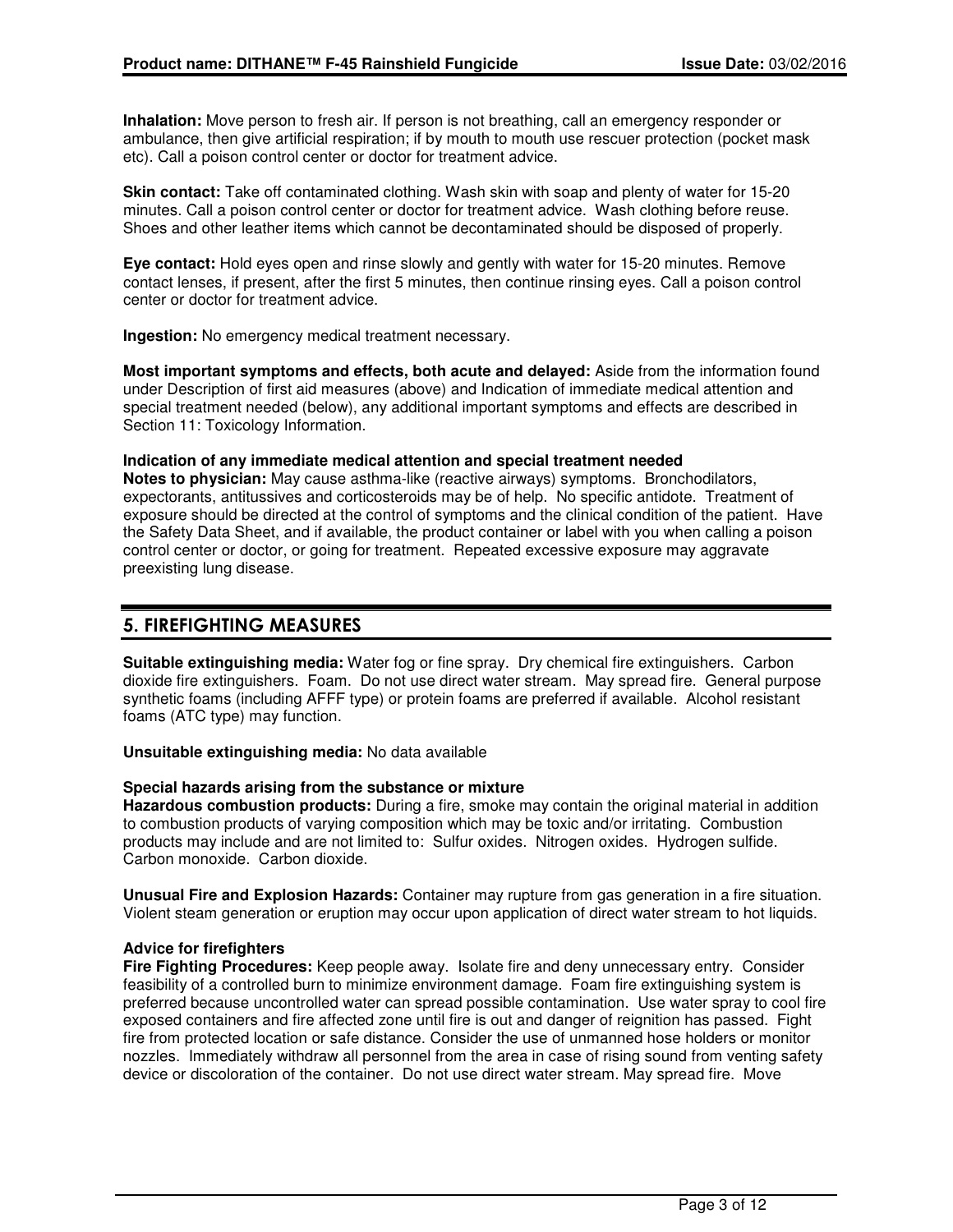container from fire area if this is possible without hazard. Burning liquids may be moved by flushing with water to protect personnel and minimize property damage. Avoid accumulation of water. Product may be carried across water surface spreading fire or contacting an ignition source. Contain fire water run-off if possible. Fire water run-off, if not contained, may cause environmental damage. Review the "Accidental Release Measures" and the "Ecological Information" sections of this (M)SDS.

**Special protective equipment for firefighters:** Wear positive-pressure self-contained breathing apparatus (SCBA) and protective fire fighting clothing (includes fire fighting helmet, coat, trousers, boots, and gloves). Avoid contact with this material during fire fighting operations. If contact is likely, change to full chemical resistant fire fighting clothing with self-contained breathing apparatus. If this is not available, wear full chemical resistant clothing with self-contained breathing apparatus and fight fire from a remote location. For protective equipment in post-fire or non-fire clean-up situations, refer to the relevant sections.

# **6. ACCIDENTAL RELEASE MEASURES**

**Personal precautions, protective equipment and emergency procedures:** Keep upwind of spill. Ventilate area of leak or spill. Use appropriate safety equipment. For additional information, refer to Section 8, Exposure Controls and Personal Protection.

**Environmental precautions:** Prevent from entering into soil, ditches, sewers, waterways and/or groundwater. See Section 12, Ecological Information. Spills or discharge to natural waterways is likely to kill aquatic organisms.

**Methods and materials for containment and cleaning up:** Contain spilled material if possible. Small spills: Absorb with materials such as: Clay. Dirt. Sand. Sweep up. Collect in suitable and properly labeled containers. Large spills: Contact Dow AgroSciences for clean-up assistance. See Section 13, Disposal Considerations, for additional information.

# **7. HANDLING AND STORAGE**

**Precautions for safe handling:** Keep out of reach of children. Do not swallow. Avoid contact with eyes, skin, and clothing. Avoid breathing vapor or mist. Wash thoroughly after handling. Keep container closed. Use with adequate ventilation. See Section 8, EXPOSURE CONTROLS AND PERSONAL PROTECTION.

**Conditions for safe storage:** Store in a dry place. Store in original container. Keep container tightly closed when not in use. Do not store near food, foodstuffs, drugs or potable water supplies.

# **8. EXPOSURE CONTROLS/PERSONAL PROTECTION**

#### **Control parameters**

Exposure limits are listed below, if they exist.

| EXPOUND INTINO QTO INCLUDEDUCTION INTO Y OXIDE. |                 |                                    |
|-------------------------------------------------|-----------------|------------------------------------|
| Regulation                                      | Type of listing | <b>Value/Notation</b>              |
| <b>US WEEL</b>                                  | TWA             | mg/m3                              |
| US WEEL                                         | TWA             | <b>Skin Sensitizer</b>             |
| OSHA Z-1                                        |                 | 5 mg/m3, Manganese                 |
| OSHA P0                                         |                 | , Manganese<br>$5 \,\mathrm{mg/m}$ |
| Dow IHG                                         | TWA             | 10 mg/m $3$                        |
|                                                 |                 |                                    |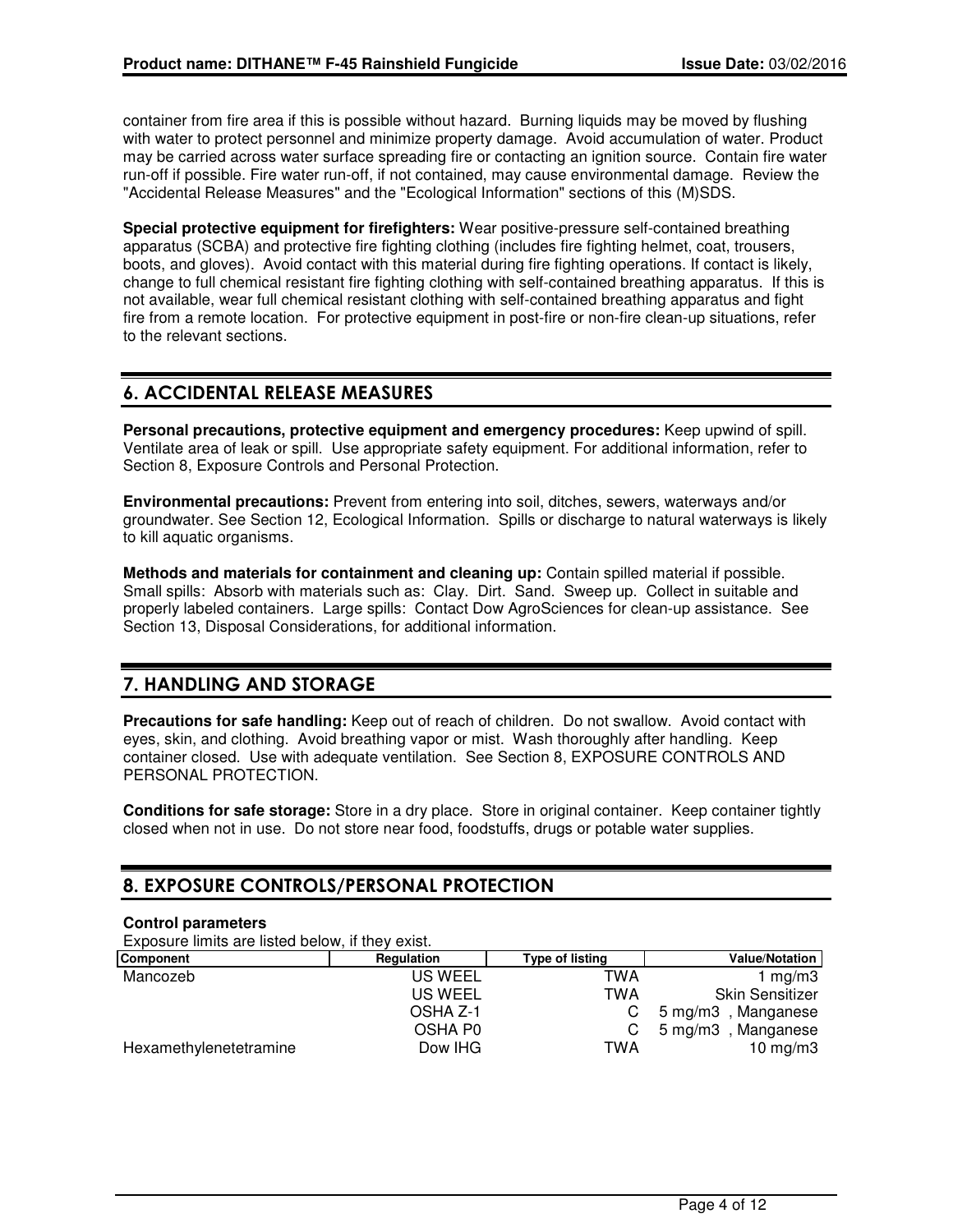RECOMMENDATIONS IN THIS SECTION ARE FOR MANUFACTURING, COMMERCIAL BLENDING AND PACKAGING WORKERS. APPLICATORS AND HANDLERS SHOULD SEE THE PRODUCT LABEL FOR PROPER PERSONAL PROTECTIVE EQUIPMENT AND CLOTHING.

# **Exposure controls**

**Engineering controls:** Use engineering controls to maintain airborne level below exposure limit requirements or guidelines. If there are no applicable exposure limit requirements or guidelines, use only with adequate ventilation. Local exhaust ventilation may be necessary for some operations.

#### **Individual protection measures**

**Eye/face protection:** Use safety glasses (with side shields).

## **Skin protection**

**Hand protection:** Use gloves chemically resistant to this material. Examples of preferred glove barrier materials include: Nitrile/butadiene rubber ("nitrile" or "NBR"). Polyvinyl chloride ("PVC" or "vinyl"). Neoprene. NOTICE: The selection of a specific glove for a particular application and duration of use in a workplace should also take into account all relevant workplace factors such as, but not limited to: Other chemicals which may be handled, physical requirements (cut/puncture protection, dexterity, thermal protection), potential body reactions to glove materials, as well as the instructions/specifications provided by the glove supplier.

**Other protection:** Use protective clothing chemically resistant to this material. Selection of specific items such as face shield, boots, apron, or full body suit will depend on the task.

**Respiratory protection:** Respiratory protection should be worn when there is a potential to exceed the exposure limit requirements or guidelines. If there are no applicable exposure limit requirements or guidelines, use an approved respirator. Selection of air-purifying or positivepressure supplied-air will depend on the specific operation and the potential airborne concentration of the material. For emergency conditions, use an approved positive-pressure self-contained breathing apparatus.

The following should be effective types of air-purifying respirators: Organic vapor cartridge with a particulate pre-filter.

# **9. PHYSICAL AND CHEMICAL PROPERTIES**

#### **Appearance**

| <b>Physical state</b>                            | Liquid.                                   |
|--------------------------------------------------|-------------------------------------------|
| Color                                            | Yellow                                    |
| Odor                                             | Obnoxious                                 |
| <b>Odor Threshold</b>                            | No test data available                    |
| рH                                               | 6.43 1% pH Electrode                      |
| <b>Melting point/range</b>                       | Not applicable                            |
| <b>Freezing point</b>                            | No test data available                    |
| Boiling point (760 mmHg)                         | No test data available                    |
| <b>Flash point</b>                               | closed cup 100.0 °C (212.0 °F) Closed Cup |
| <b>Evaporation Rate (Butyl Acetate)</b><br>$= 1$ | No test data available                    |
| Flammability (solid, gas)                        | Not Applicable                            |
| <b>Lower explosion limit</b>                     | No test data available                    |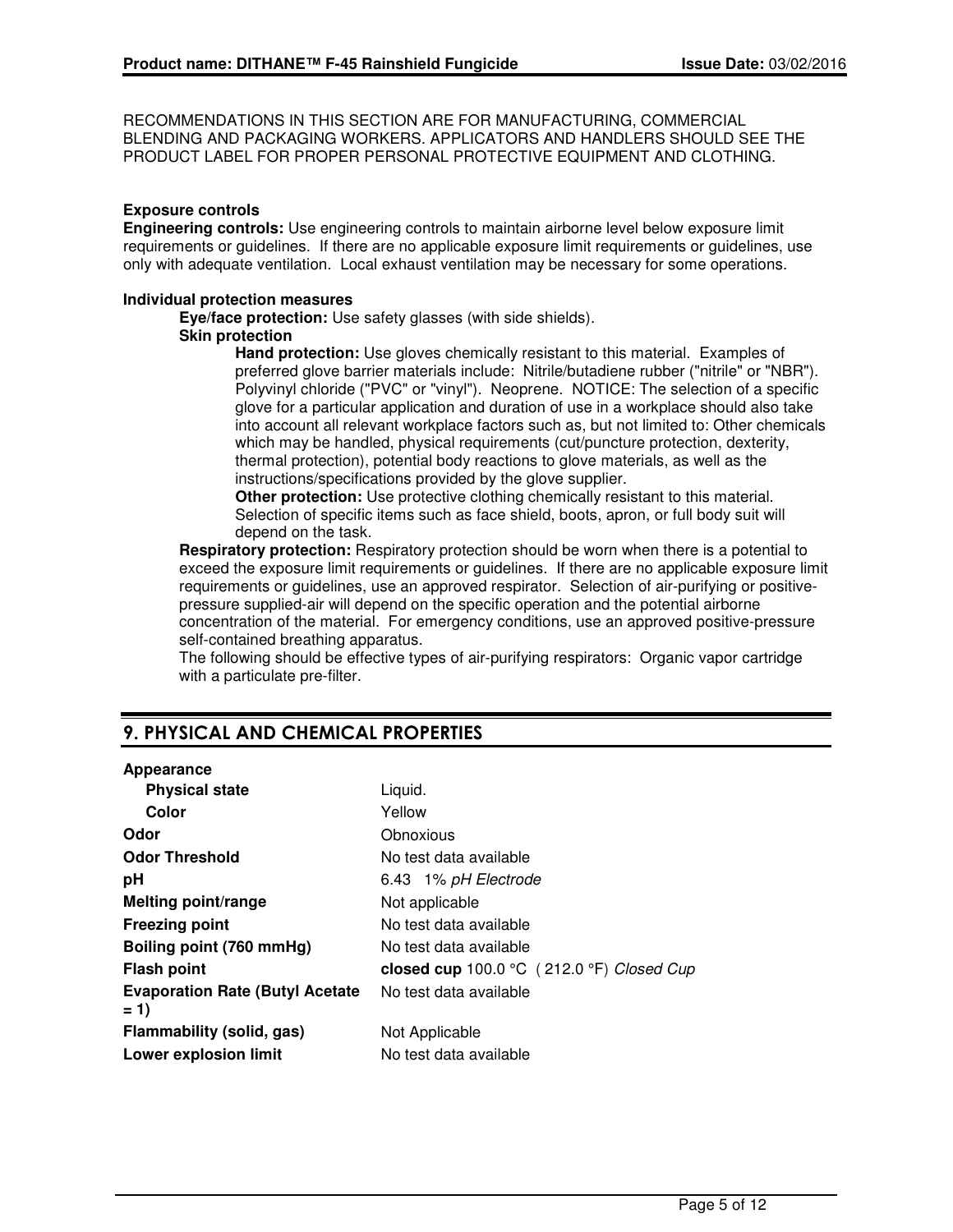| <b>Upper explosion limit</b>                      | No test data available                              |
|---------------------------------------------------|-----------------------------------------------------|
| <b>Vapor Pressure</b>                             | No test data available                              |
| Relative Vapor Density (air $= 1$ )               | No test data available                              |
| Relative Density (water $= 1$ )                   | No test data available                              |
| <b>Water solubility</b>                           | No test data available                              |
| <b>Partition coefficient: n-</b><br>octanol/water | No data available                                   |
| <b>Auto-ignition temperature</b>                  | No test data available                              |
| Decomposition temperature                         | No test data available                              |
| <b>Kinematic Viscosity</b>                        | No data available                                   |
| <b>Explosive properties</b>                       | No data available                                   |
| <b>Oxidizing properties</b>                       | No data available                                   |
| <b>Liquid Density</b>                             | 1.3274 g/cm3 at 20 °C (68 °F) Digital density meter |
| <b>Molecular weight</b>                           | No data available                                   |

NOTE: The physical data presented above are typical values and should not be construed as a specification.

# **10. STABILITY AND REACTIVITY**

**Reactivity:** No dangerous reaction known under conditions of normal use.

**Chemical stability:** Thermally stable at typical use temperatures.

**Possibility of hazardous reactions:** Polymerization will not occur.

**Conditions to avoid:** Exposure to elevated temperatures can cause product to decompose. Generation of gas during decomposition can cause pressure in closed systems.

**Incompatible materials:** Avoid contact with: Acids. Oxidizers.

**Hazardous decomposition products:** Decomposition products depend upon temperature, air supply and the presence of other materials. Decomposition products can include and are not limited to: Hydrogen sulfide. Nitrogen oxides. Sulfur oxides. Toxic gases. Toxic gases are released during decomposition.

# **11. TOXICOLOGICAL INFORMATION**

Toxicological information appears in this section when such data is available.

# **Acute toxicity**

#### **Acute oral toxicity**

Very low toxicity if swallowed. Harmful effects not anticipated from swallowing small amounts.

For similar material(s): LD50, Rat, male and female, > 5,000 mg/kg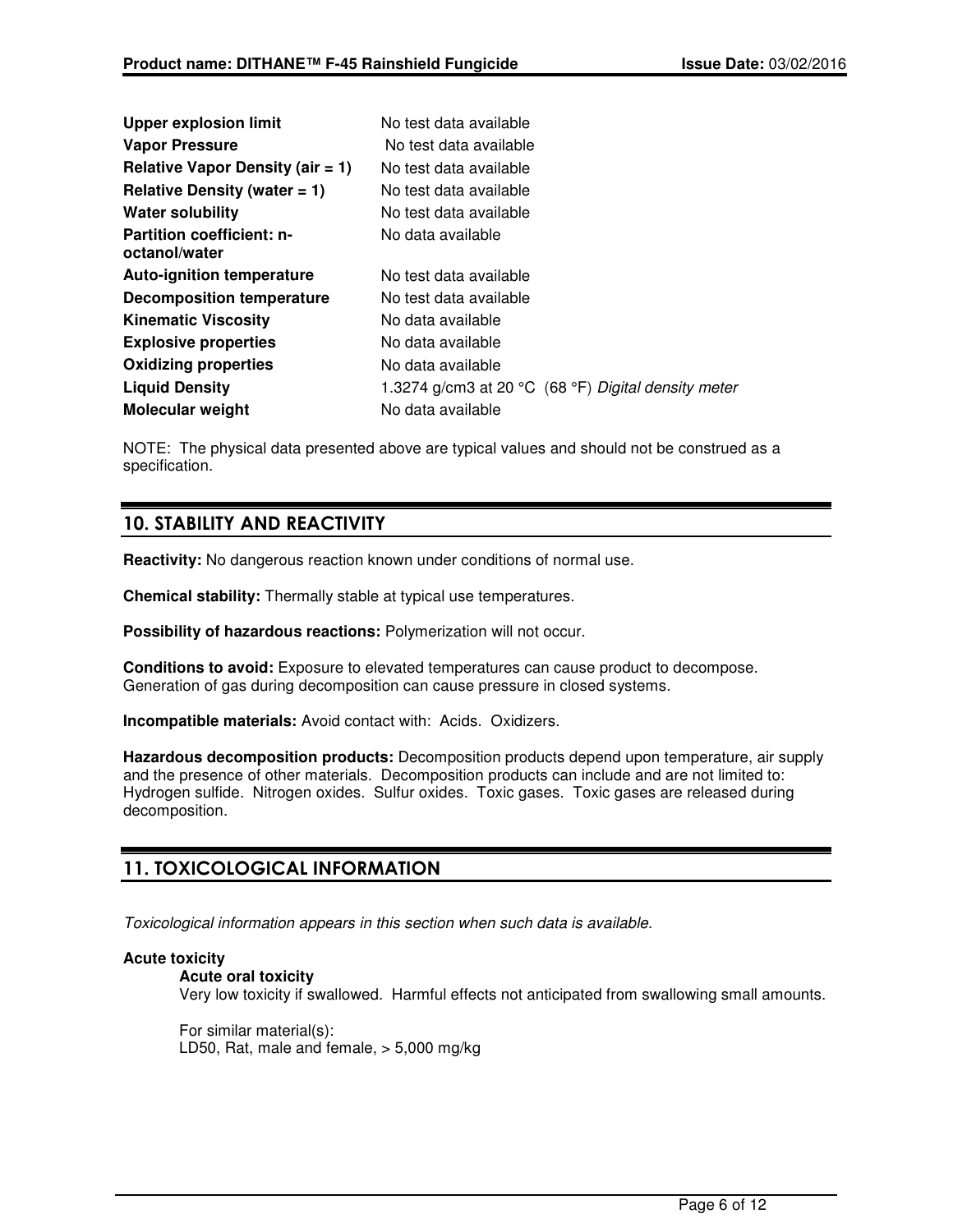#### **Acute dermal toxicity**

Prolonged skin contact is unlikely to result in absorption of harmful amounts.

For similar material(s): LD50, Rabbit, male and female, > 5,000 mg/kg

#### **Acute inhalation toxicity**

Prolonged excessive exposure to mist may cause adverse effects. Mist may cause irritation of upper respiratory tract (nose and throat) and lungs. As product: The LC50 has not been determined.

#### **Skin corrosion/irritation**

Brief contact may cause slight skin irritation with local redness.

#### **Serious eye damage/eye irritation**

Essentially nonirritating to eyes.

#### **Sensitization**

For the active ingredient(s): Has caused allergic skin reactions when tested in guinea pigs.

For respiratory sensitization: No relevant data found.

## **Specific Target Organ Systemic Toxicity (Single Exposure)**

Available data are inadequate to determine single exposure specific target organ toxicity.

## **Specific Target Organ Systemic Toxicity (Repeated Exposure)**

For the active ingredient(s): In animals, effects have been reported on the following organs: Liver. Thyroid. For the minor component(s): In humans, effects have been reported on the following organs: Kidney.

#### **Carcinogenicity**

For the active ingredient(s): Has caused cancer at high doses in laboratory rats.

#### **Teratogenicity**

For the active ingredient(s): Has caused birth defects in laboratory animals only at doses toxic to the mother. Has been toxic to the fetus in laboratory animals at doses toxic to the mother.

#### **Reproductive toxicity**

For the active ingredient(s): In animal studies, did not interfere with reproduction. In animal studies, did not interfere with fertility.

#### **Mutagenicity**

For the active ingredient(s): In vitro genetic toxicity studies were predominantly negative. Animal genetic toxicity studies were negative.

#### **Aspiration Hazard**

Based on physical properties, not likely to be an aspiration hazard.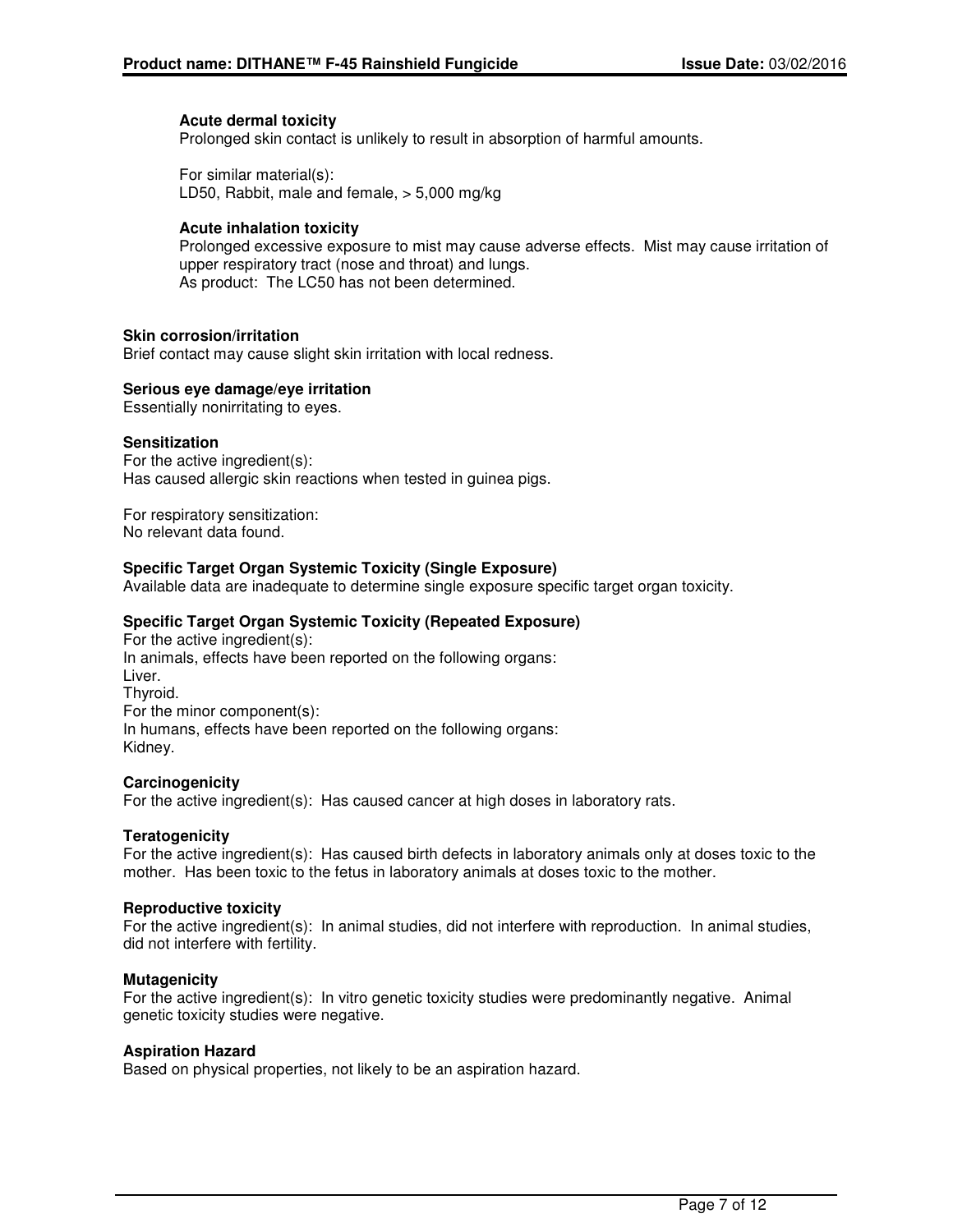## **COMPONENTS INFLUENCING TOXICOLOGY:**

#### **Mancozeb**

#### **Acute inhalation toxicity**

Prolonged excessive exposure to dust may cause adverse effects. Dust may cause irritation of the upper respiratory tract (nose and throat) and lungs.

LC50, Rat, 4 Hour, Dust, > 5.14 mg/l

#### **Hexamethylenetetramine**

**Acute inhalation toxicity**

As product: The LC50 has not been determined.

## **Balance**

**Acute inhalation toxicity**

The LC50 has not been determined.

# **12. ECOLOGICAL INFORMATION**

Ecotoxicological information appears in this section when such data is available.

# **Toxicity**

## **Acute toxicity to fish**

For similar material(s): Material is very highly toxic to aquatic organisms on an acute basis (LC50/EC50 <0.1 mg/L in the most sensitive species).

For similar material(s): LC50, Oncorhynchus mykiss (rainbow trout), 96 Hour, 1.1 mg/l, OECD Test Guideline 203 or **Equivalent** 

#### **Acute toxicity to aquatic invertebrates**

For similar material(s): LC50, Daphnia magna (Water flea), 48 Hour, 23 mg/l

For similar material(s): LC50, saltwater mysid Mysidopsis bahia, 96 Hour, 0.0257 mg/l

For similar material(s): EC50, eastern oyster (Crassostrea virginica), 96 Hour, 5.88 mg/l

#### **Persistence and degradability**

#### **Mancozeb**

**Biodegradability:** Degradation is expected in the soil environment within days to weeks. Based on stringent OECD test guidelines, this material cannot be considered as readily biodegradable; however, these results do not necessarily mean that the material is not biodegradable under environmental conditions.

# **Stability in Water (1/2-life)**

Hydrolysis, half-life, 17 Hour, pH 7, Half-life Temperature 25 °C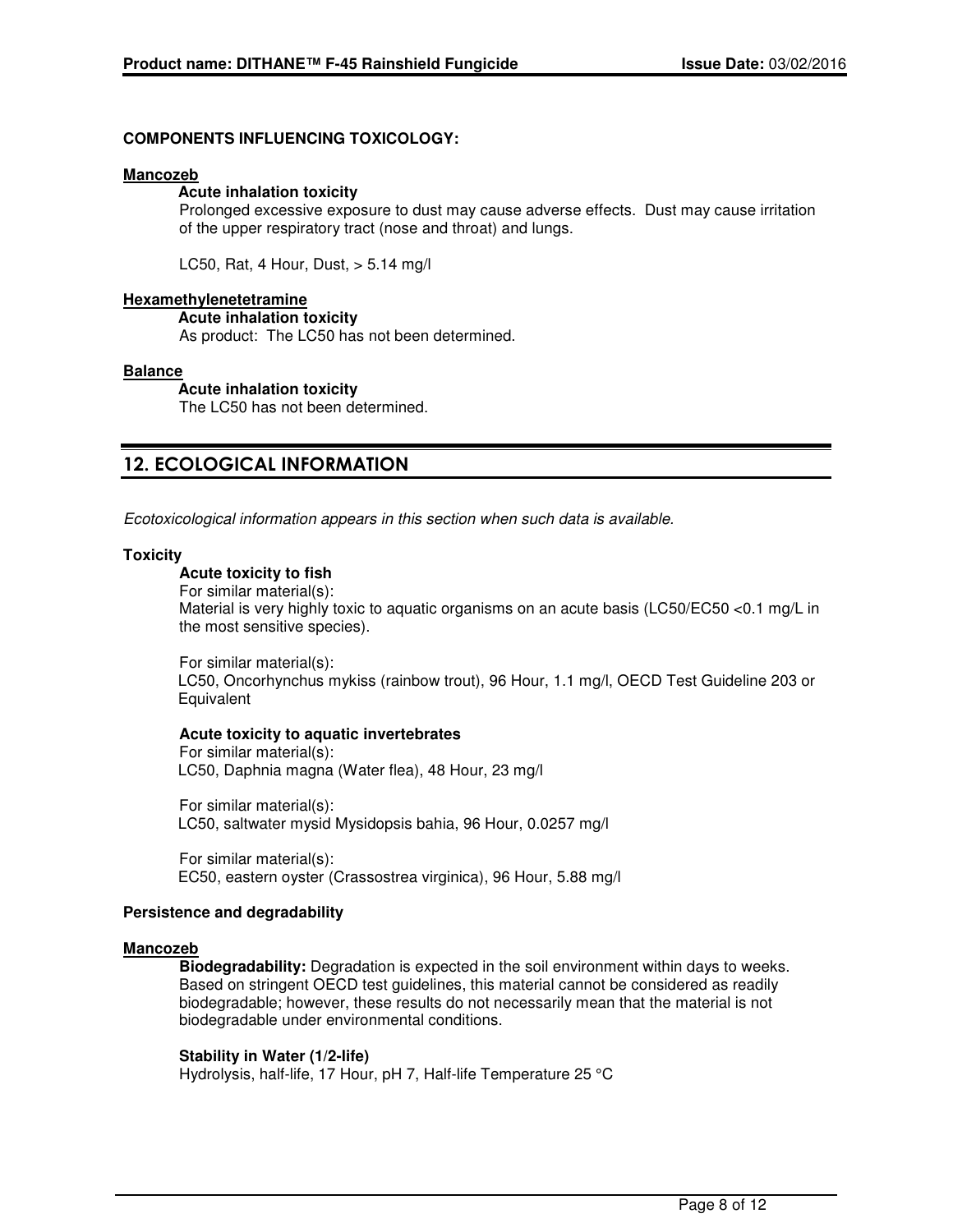**Photodegradation Test Type:** Half-life (indirect photolysis) **Sensitizer:** OH radicals **Atmospheric half-life:** 0.05 d **Method:** Estimated.

## **Hexamethylenetetramine**

**Biodegradability:** Material is readily biodegradable. Passes OECD test(s) for ready biodegradability. 10-day Window: Not applicable **Biodegradation:** 54 - 97 % **Exposure time:** 28 d **Method:** OECD Test Guideline 301C or Equivalent

**Theoretical Oxygen Demand:** 3.2 mg/mg

## **Balance**

**Biodegradability:** No relevant data found.

## **Bioaccumulative potential**

## **Mancozeb**

**Bioaccumulation:** Bioconcentration potential is low (BCF < 100 or Log Pow < 3). **Partition coefficient: n-octanol/water(log Pow):** 1.33 Estimated. **Bioconcentration factor (BCF):** 2.1 - 3.1 Estimated.

## **Hexamethylenetetramine**

**Bioaccumulation:** Bioconcentration potential is low (BCF < 100 or Log Pow < 3). **Partition coefficient: n-octanol/water(log Pow):** -4.15 Estimated.

#### **Balance**

**Bioaccumulation:** No relevant data found.

# **Mobility in soil**

#### **Mancozeb**

Potential for mobility in soil is low (Koc between 500 and 2000). **Partition coefficient(Koc):** 1000 Estimated.

#### **Hexamethylenetetramine**

Potential for mobility in soil is very high (Koc between 0 and 50). **Partition coefficient(Koc):** < 1 Estimated.

#### **Balance**

No relevant data found.

# **13. DISPOSAL CONSIDERATIONS**

**Disposal methods:** If wastes and/or containers cannot be disposed of according to the product label directions, disposal of this material must be in accordance with your local or area regulatory authorities. This information presented below only applies to the material as supplied. The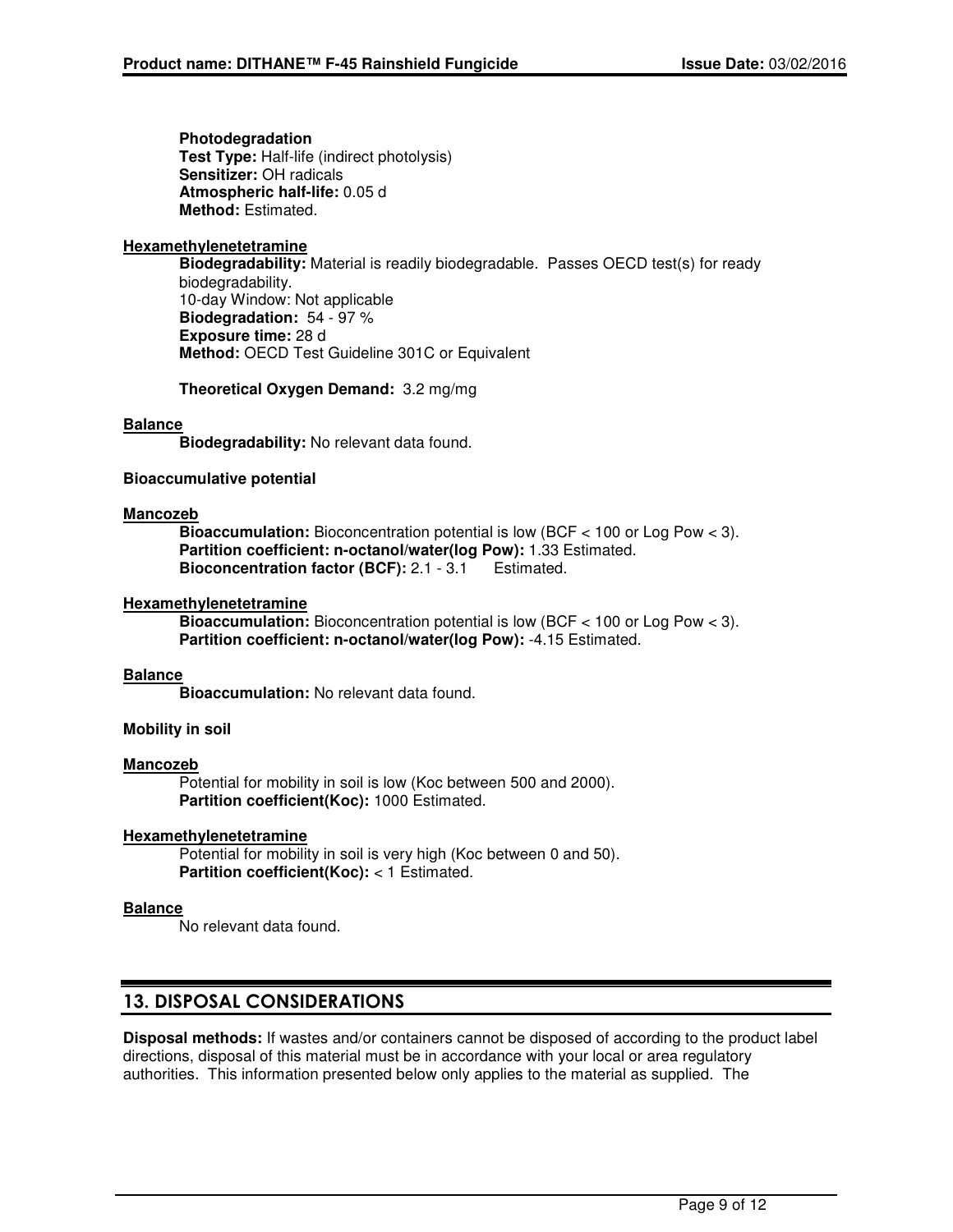identification based on characteristic(s) or listing may not apply if the material has been used or otherwise contaminated. It is the responsibility of the waste generator to determine the toxicity and physical properties of the material generated to determine the proper waste identification and disposal methods in compliance with applicable regulations. If the material as supplied becomes a waste, follow all applicable regional, national and local laws.

# **14. TRANSPORT INFORMATION**

**DOT**

| Proper shipping name    | Environmentally hazardous substance, liquid,<br>n.o.s.(Mancozeb) |
|-------------------------|------------------------------------------------------------------|
| UN number               | UN 3082                                                          |
| Class                   | 9                                                                |
| Packing group           | Ш                                                                |
| <b>Marine pollutant</b> | Mancozeb                                                         |
|                         |                                                                  |

## **Classification for SEA transport (IMO-IMDG):**

| Proper shipping name                                                                                        | ENVIRONMENTALLY HAZARDOUS SUBSTANCE, LIQUID,<br>N.O.S. (Mancozeb) |
|-------------------------------------------------------------------------------------------------------------|-------------------------------------------------------------------|
| UN number                                                                                                   | <b>UN 3082</b>                                                    |
| <b>Class</b>                                                                                                | 9                                                                 |
| Packing group                                                                                               | Ш                                                                 |
| <b>Marine pollutant</b>                                                                                     | Mancozeb                                                          |
| <b>Transport in bulk</b><br>according to Annex I or II<br>of MARPOL 73/78 and the<br><b>IBC or IGC Code</b> | Consult IMO regulations before transporting ocean bulk            |

# **Classification for AIR transport (IATA/ICAO):**

| Proper shipping name | Environmentally hazardous substance, liquid, |  |
|----------------------|----------------------------------------------|--|
|                      | n.o.s.(Mancozeb)                             |  |
| UN number            | UN 3082                                      |  |
| Class                | 9                                            |  |
| Packing group        | ш                                            |  |

This information is not intended to convey all specific regulatory or operational requirements/information relating to this product. Transportation classifications may vary by container volume and may be influenced by regional or country variations in regulations. Additional transportation system information can be obtained through an authorized sales or customer service representative. It is the responsibility of the transporting organization to follow all applicable laws, regulations and rules relating to the transportation of the material.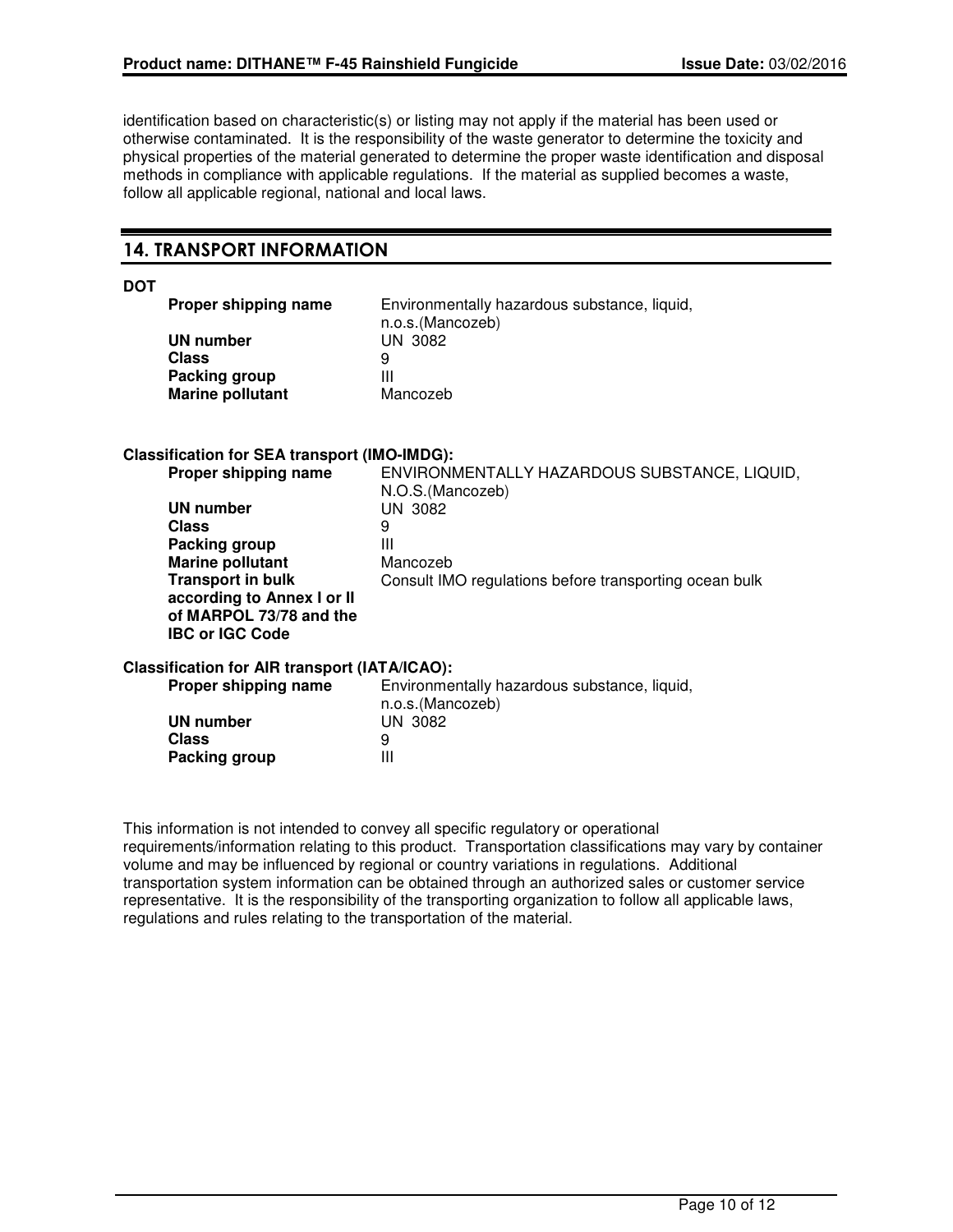# **15. REGULATORY INFORMATION**

# **OSHA Hazard Communication Standard**

This product is a "Hazardous Chemical" as defined by the OSHA Hazard Communication Standard, 29 CFR 1910.1200.

# **Superfund Amendments and Reauthorization Act of 1986 Title III (Emergency Planning and Community Right-to-Know Act of 1986) Sections 311 and 312**

Immediate health hazard Delayed (chronic) Health Hazard

## **Superfund Amendments and Reauthorization Act of 1986 Title III (Emergency Planning and Community Right-to-Know Act of 1986) Section 313**

**Components CASRN**

Mancozeb 8018-01-7

## **Pennsylvania Worker and Community Right-To-Know Act:**

To the best of our knowledge, this product does not contain chemicals at levels which require reporting under this statute.

## **California Proposition 65 (Safe Drinking Water and Toxic Enforcement Act of 1986)**

WARNING: This product contains a chemical(s) known to the State of California to cause cancer.

# **United States TSCA Inventory (TSCA)**

This product contains chemical substance(s) exempt from U.S. EPA TSCA Inventory requirements. It is regulated as a pesticide subject to Federal Insecticide, Fungicide, and Rodenticide Act (FIFRA) requirements.

# **16. OTHER INFORMATION**

# **Hazard Rating System**

#### **NFPA**

| Health | <b>Reactivity</b> |
|--------|-------------------|
|        |                   |

# **Revision**

Identification Number: 101191023 / A211 / Issue Date: 03/02/2016 / Version: 6.0 DAS Code: GF-1206 Most recent revision(s) are noted by the bold, double bars in left-hand margin throughout this document.

#### **Legend**

| $-9 -$          |                                                                     |
|-----------------|---------------------------------------------------------------------|
| $\overline{C}$  | Ceiling                                                             |
| Dow IHG         | Dow Industrial Hygiene Guideline                                    |
| <b>OSHAPO</b>   | USA. OSHA - TABLE Z-1 Limits for Air Contaminants - 1910.1000       |
| <b>OSHA Z-1</b> | USA. Occupational Exposure Limits (OSHA) - Table Z-1 Limits for Air |
|                 | Contaminants                                                        |
| <b>TWA</b>      | Time weighted average                                               |